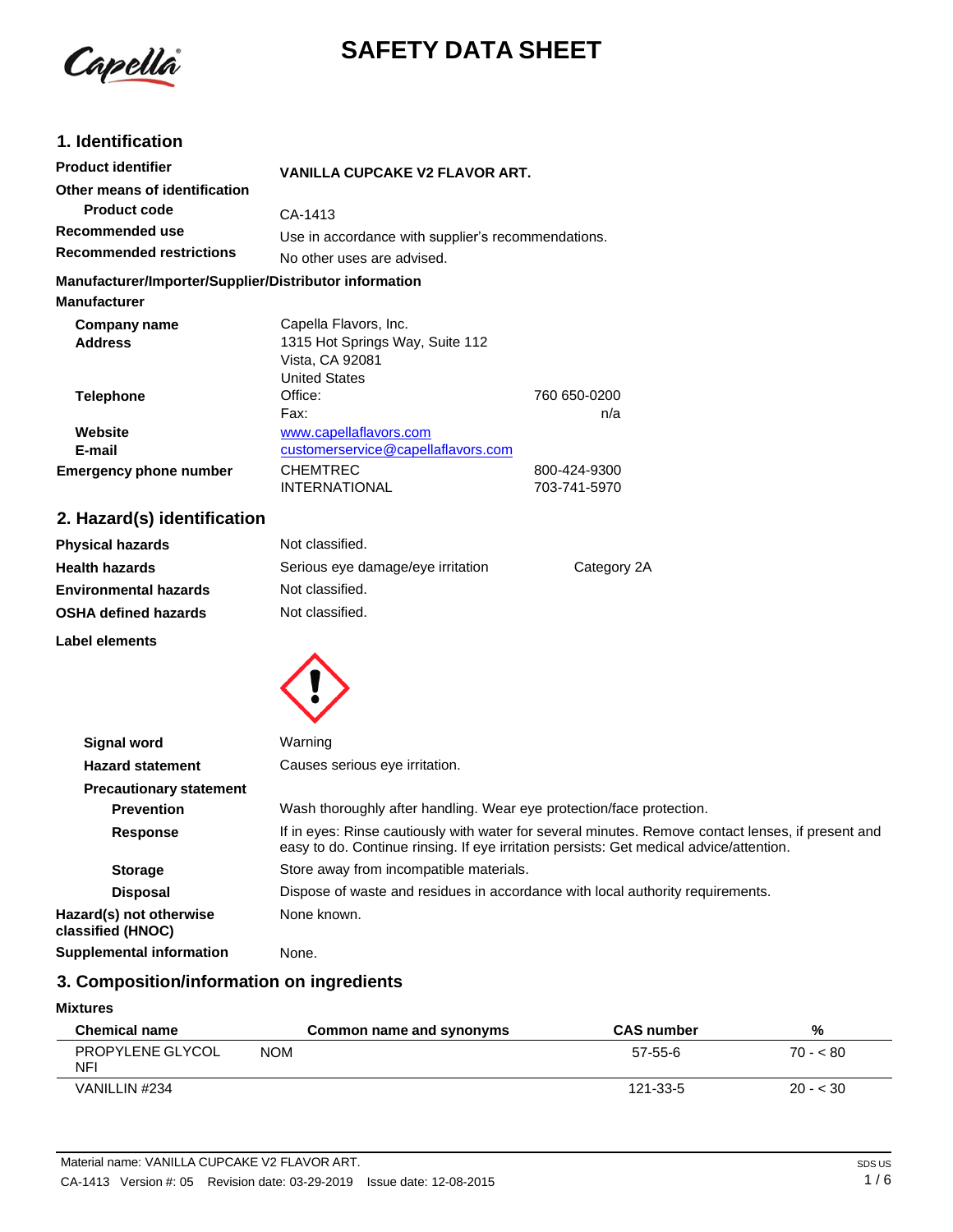| <b>Chemical name</b>                     | Common name and synonyms | <b>CAS</b> number | %         |
|------------------------------------------|--------------------------|-------------------|-----------|
| BENZYL ALCOHOL<br>NOM NFI                | #38                      | $100 - 51 - 6$    | $3 - 5$   |
| Other components below reportable levels |                          |                   | $1 - < 5$ |

Other components below reportable levels

\*Designates that a specific chemical identity and/or percentage of composition has been withheld as a trade secret.

## **4. First-aid measures**

| <b>Inhalation</b>                                                            | Move to fresh air. Call a physician if symptoms develop or persist.                                                                                                                                   |
|------------------------------------------------------------------------------|-------------------------------------------------------------------------------------------------------------------------------------------------------------------------------------------------------|
| <b>Skin contact</b>                                                          | Wash off with soap and water. Get medical attention if irritation develops and persists.                                                                                                              |
| Eye contact                                                                  | Immediately flush eyes with plenty of water for at least 15 minutes. Remove contact lenses, if<br>present and easy to do. Continue rinsing. If eye irritation persists: Get medical advice/attention. |
| Ingestion                                                                    | Rinse mouth. Get medical attention if symptoms occur.                                                                                                                                                 |
| <b>Most important</b><br>symptoms/effects, acute and<br>delayed              | Severe eye irritation. Symptoms may include stinging, tearing, redness, swelling, and blurred<br>vision.                                                                                              |
| Indication of immediate<br>medical attention and special<br>treatment needed | Provide general supportive measures and treat symptomatically. Keep victim under observation.<br>Symptoms may be delayed.                                                                             |
| <b>General information</b>                                                   | Ensure that medical personnel are aware of the material(s) involved, and take precautions to<br>protect themselves.                                                                                   |

# **5. Fire-fighting measures**

| Suitable extinguishing media                                            | Alcohol resistant foam. Powder. Carbon dioxide (CO2).                                         |
|-------------------------------------------------------------------------|-----------------------------------------------------------------------------------------------|
| Unsuitable extinguishing<br>media                                       | Do not use water jet as an extinguisher, as this will spread the fire.                        |
| Specific hazards arising from<br>the chemical                           | During fire, gases hazardous to health may be formed.                                         |
| <b>Special protective equipment</b><br>and precautions for firefighters | Self-contained breathing apparatus and full protective clothing must be worn in case of fire. |
| Fire fighting<br>equipment/instructions                                 | Move containers from fire area if you can do so without risk.                                 |
| Specific methods                                                        | Use standard firefighting procedures and consider the hazards of other involved materials.    |
| General fire hazards                                                    | No unusual fire or explosion hazards noted.                                                   |

# **6. Accidental release measures**

| Personal precautions,<br>protective equipment and<br>emergency procedures | Keep unnecessary personnel away. Keep people away from and upwind of spill/leak. Wear<br>appropriate protective equipment and clothing during clean-up. Do not touch damaged containers<br>or spilled material unless wearing appropriate protective clothing. Ensure adequate ventilation.<br>Local authorities should be advised if significant spillages cannot be contained. For personal<br>protection, see section 8 of the SDS. |
|---------------------------------------------------------------------------|----------------------------------------------------------------------------------------------------------------------------------------------------------------------------------------------------------------------------------------------------------------------------------------------------------------------------------------------------------------------------------------------------------------------------------------|
| <b>Methods and materials for</b>                                          | Use water spray to reduce vapors or divert vapor cloud drift.                                                                                                                                                                                                                                                                                                                                                                          |
| containment and cleaning up                                               | Large Spills: Stop the flow of material, if this is without risk. Dike the spilled material, where this is<br>possible. Absorb in vermiculite, dry sand or earth and place into containers. Following product<br>recovery, flush area with water.                                                                                                                                                                                      |
|                                                                           | Small Spills: Wipe up with absorbent material (e.g. cloth, fleece). Clean surface thoroughly to<br>remove residual contamination.                                                                                                                                                                                                                                                                                                      |
|                                                                           | Never return spills to original containers for re-use. For waste disposal, see section 13 of the SDS.                                                                                                                                                                                                                                                                                                                                  |
| <b>Environmental precautions</b>                                          | Avoid discharge into drains, water courses or onto the ground.                                                                                                                                                                                                                                                                                                                                                                         |
| 7. Handling and storage                                                   |                                                                                                                                                                                                                                                                                                                                                                                                                                        |
| <b>Precautions for safe handling</b>                                      | Avoid contact with eyes. Avoid prolonged exposure. Provide adequate ventilation. Wear<br>appropriate personal protective equipment. Observe good industrial hygiene practices.                                                                                                                                                                                                                                                         |
| Conditions for safe storage,<br>including any incompatibilities           | Store in tightly closed container. Store away from incompatible materials (see Section 10 of the<br>SDS).                                                                                                                                                                                                                                                                                                                              |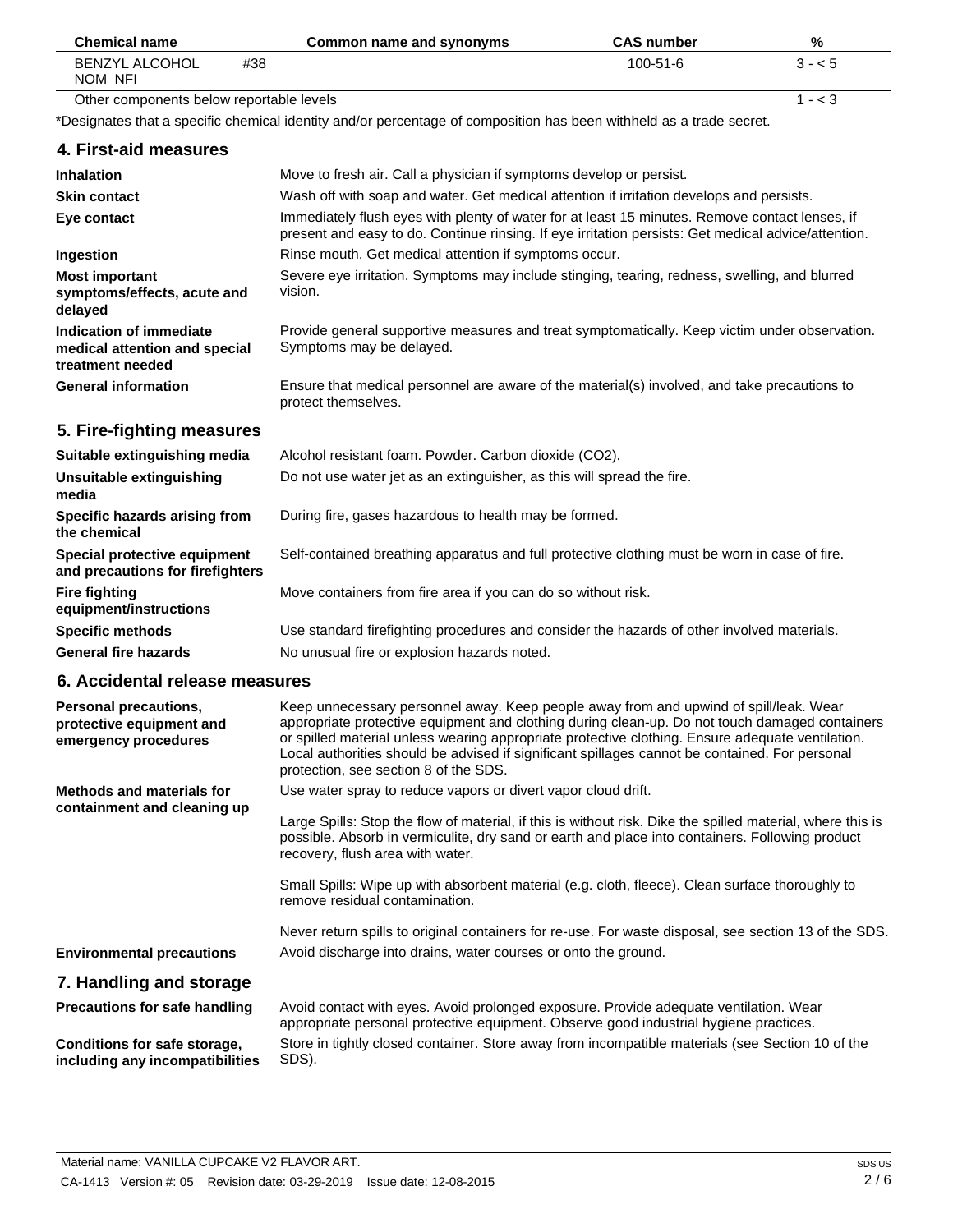# **8. Exposure controls/personal protection**

#### **Occupational exposure limits**

The following constituents are the only constituents of the product which have a PEL, TLV or other recommended exposure limit. At this time, the other constituents have no known exposure limits.

| <b>Components</b>                                           | <b>Type</b>                                                                                                                                                                                                                                                                                                                                                                                 | Value             | <b>Form</b> |
|-------------------------------------------------------------|---------------------------------------------------------------------------------------------------------------------------------------------------------------------------------------------------------------------------------------------------------------------------------------------------------------------------------------------------------------------------------------------|-------------------|-------------|
| <b>BENZYL ALCOHOL</b><br>#38 NOM NFI (CAS<br>$100 - 51 - 6$ | <b>TWA</b>                                                                                                                                                                                                                                                                                                                                                                                  | 44.2 mg/m3        |             |
|                                                             |                                                                                                                                                                                                                                                                                                                                                                                             | 10 ppm            |             |
| PROPYLENE GLYCOL<br>NOM NFI (CAS 57-55-6)                   | <b>TWA</b>                                                                                                                                                                                                                                                                                                                                                                                  | $10 \text{ mg/m}$ | Aerosol.    |
| VANILLIN #234 (CAS<br>$121 - 33 - 5$                        | <b>TWA</b>                                                                                                                                                                                                                                                                                                                                                                                  | $10 \text{ mg/m}$ |             |
| <b>Biological limit values</b>                              | No biological exposure limits noted for the ingredient(s).                                                                                                                                                                                                                                                                                                                                  |                   |             |
| Appropriate engineering<br>controls                         | Good general ventilation should be used. Ventilation rates should be matched to conditions. If<br>applicable, use process enclosures, local exhaust ventilation, or other engineering controls to<br>maintain airborne levels below recommended exposure limits. If exposure limits have not been<br>established, maintain airborne levels to an acceptable level. Provide eyewash station. |                   |             |
|                                                             | Individual protection measures, such as personal protective equipment                                                                                                                                                                                                                                                                                                                       |                   |             |
| <b>Eye/face protection</b>                                  | Wear safety glasses with side shields (or goggles).                                                                                                                                                                                                                                                                                                                                         |                   |             |
| <b>Skin protection</b><br><b>Hand protection</b>            | Wear appropriate chemical resistant gloves.                                                                                                                                                                                                                                                                                                                                                 |                   |             |
| Other                                                       | Wear suitable protective clothing.                                                                                                                                                                                                                                                                                                                                                          |                   |             |
| <b>Respiratory protection</b>                               | In case of insufficient ventilation, wear suitable respiratory equipment.                                                                                                                                                                                                                                                                                                                   |                   |             |
| <b>Thermal hazards</b>                                      | Wear appropriate thermal protective clothing, when necessary.                                                                                                                                                                                                                                                                                                                               |                   |             |
| <b>General hygiene</b><br>considerations                    | Always observe good personal hygiene measures, such as washing after handling the material<br>and before eating, drinking, and/or smoking. Routinely wash work clothing and protective<br>equipment to remove contaminants.                                                                                                                                                                 |                   |             |

# **9. Physical and chemical properties**

| Appearance                                   |                                   |
|----------------------------------------------|-----------------------------------|
| <b>Physical state</b>                        | Liquid.                           |
| Form                                         | Liquid.                           |
| Color                                        | Not available.                    |
| Odor                                         | Not available.                    |
| Odor threshold                               | Not available.                    |
| рH                                           | Not available.                    |
| Melting point/freezing point                 | $-74.2$ °F ( $-59$ °C) estimated  |
| Initial boiling point and boiling<br>range   | 370.76 °F (188.2 °C) estimated    |
| <b>Flash point</b>                           | > 200.0 °F (> 93.3 °C) Closed Cup |
| <b>Evaporation rate</b>                      | Not available.                    |
| Flammability (solid, gas)                    | Not applicable.                   |
| Upper/lower flammability or explosive limits |                                   |
| <b>Flammability limit - lower</b><br>$(\%)$  | Not available.                    |
| <b>Flammability limit - upper</b><br>$(\%)$  | Not available.                    |
| Explosive limit - lower (%)                  | Not available.                    |
| Explosive limit - upper (%)                  | Not available.                    |
| Vapor pressure                               | 0.13 hPa estimated                |
| Vapor density                                | Not available.                    |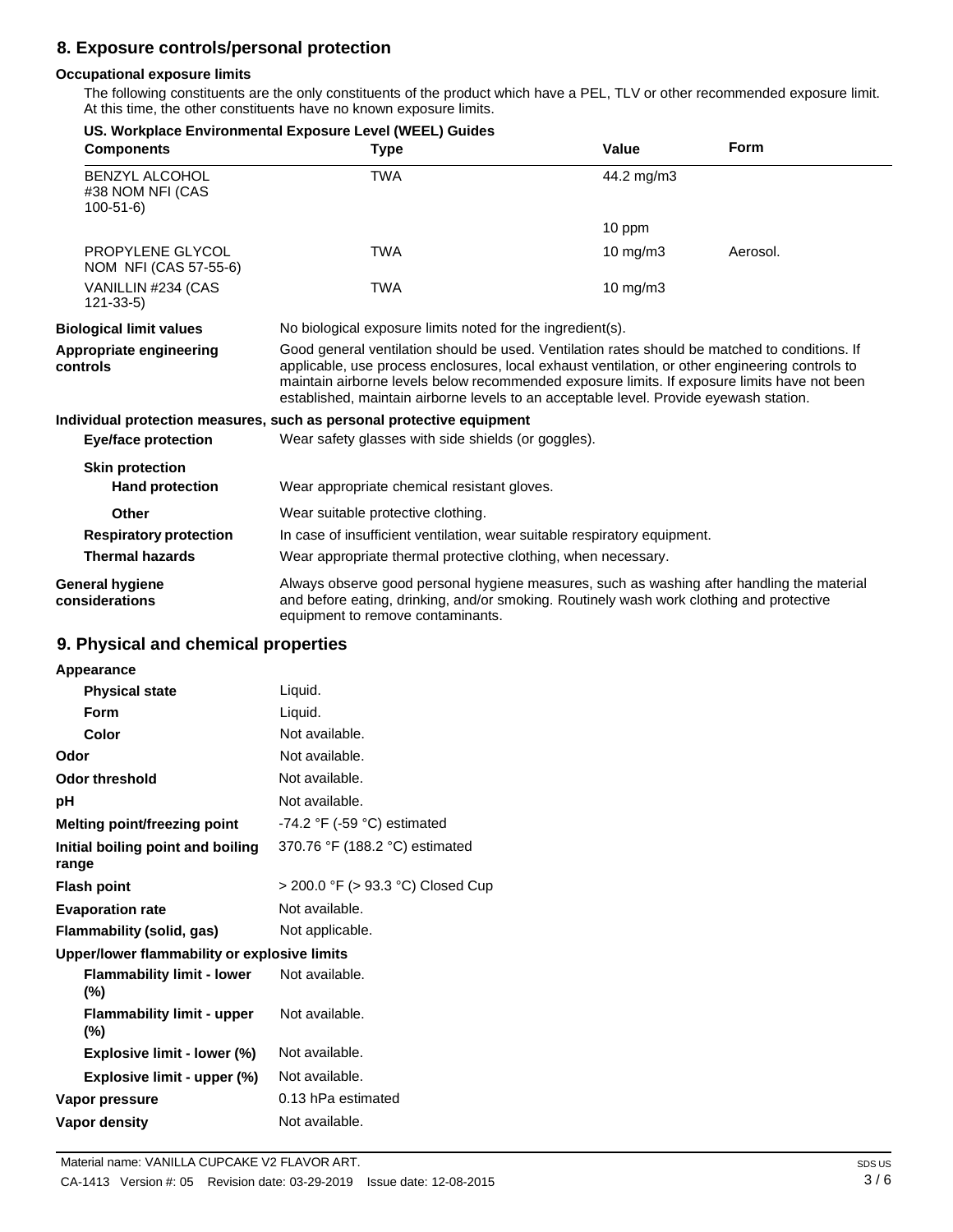| Not available.               |
|------------------------------|
|                              |
| Not available.               |
| Not available.               |
| 700 °F (371.11 °C) estimated |
| Not available.               |
| Not available.               |
|                              |
| Not explosive.               |
| Combustible IIIB estimated   |
| Not oxidizing.               |
| 1.4582 - 1.4882              |
| $1.07 - 1.1$                 |
|                              |

# **10. Stability and reactivity**

| <b>Reactivity</b>                            | The product is stable and non-reactive under normal conditions of use, storage and transport.                                                                            |
|----------------------------------------------|--------------------------------------------------------------------------------------------------------------------------------------------------------------------------|
| <b>Chemical stability</b>                    | Material is stable under normal conditions.                                                                                                                              |
| <b>Possibility of hazardous</b><br>reactions | No dangerous reaction known under conditions of normal use.                                                                                                              |
| <b>Conditions to avoid</b>                   | Keep away from heat, hot surfaces, sparks, open flames and other ignition sources. Avoid<br>temperatures exceeding the flash point. Contact with incompatible materials. |
| Incompatible materials                       | Strong oxidizing agents.                                                                                                                                                 |
| <b>Hazardous decomposition</b><br>products   | No hazardous decomposition products are known.                                                                                                                           |

# **11. Toxicological information**

#### **Information on likely routes of exposure**

| <b>Inhalation</b>                                                                  | Prolonged inhalation may be harmful.                                                                     |  |  |
|------------------------------------------------------------------------------------|----------------------------------------------------------------------------------------------------------|--|--|
| <b>Skin contact</b>                                                                | No adverse effects due to skin contact are expected.                                                     |  |  |
| Eye contact                                                                        | Causes serious eye irritation.                                                                           |  |  |
| <b>Ingestion</b>                                                                   | Expected to be a low ingestion hazard.                                                                   |  |  |
| Symptoms related to the<br>physical, chemical and<br>toxicological characteristics | Severe eye irritation. Symptoms may include stinging, tearing, redness, swelling, and blurred<br>vision. |  |  |

## **Information on toxicological effects**

| <b>Acute toxicity</b>                |                                                                                                                     |                                                           |  |
|--------------------------------------|---------------------------------------------------------------------------------------------------------------------|-----------------------------------------------------------|--|
| <b>Components</b>                    | <b>Species</b>                                                                                                      | <b>Test Results</b>                                       |  |
| <b>BENZYL ALCOHOL</b>                | #38 NOM NFI (CAS 100-51-6)                                                                                          |                                                           |  |
| Acute                                |                                                                                                                     |                                                           |  |
| Oral                                 |                                                                                                                     |                                                           |  |
| LD50                                 | Rat                                                                                                                 | 1230 - 3100 mg/kg                                         |  |
| <b>Skin corrosion/irritation</b>     |                                                                                                                     | Prolonged skin contact may cause temporary irritation.    |  |
| Serious eye damage/eye<br>irritation |                                                                                                                     | Causes serious eye irritation.                            |  |
| Respiratory or skin sensitization    |                                                                                                                     |                                                           |  |
| <b>Respiratory sensitization</b>     | Not a respiratory sensitizer.                                                                                       |                                                           |  |
| <b>Skin sensitization</b>            |                                                                                                                     | This product is not expected to cause skin sensitization. |  |
| Germ cell mutagenicity               | No data available to indicate product or any components present at greater than 0.1% are<br>mutagenic or genotoxic. |                                                           |  |
| Carcinogenicity                      |                                                                                                                     | Not classifiable as to carcinogenicity to humans.         |  |
|                                      | <b>IARC Monographs. Overall Evaluation of Carcinogenicity</b>                                                       |                                                           |  |
| Not listed.                          |                                                                                                                     |                                                           |  |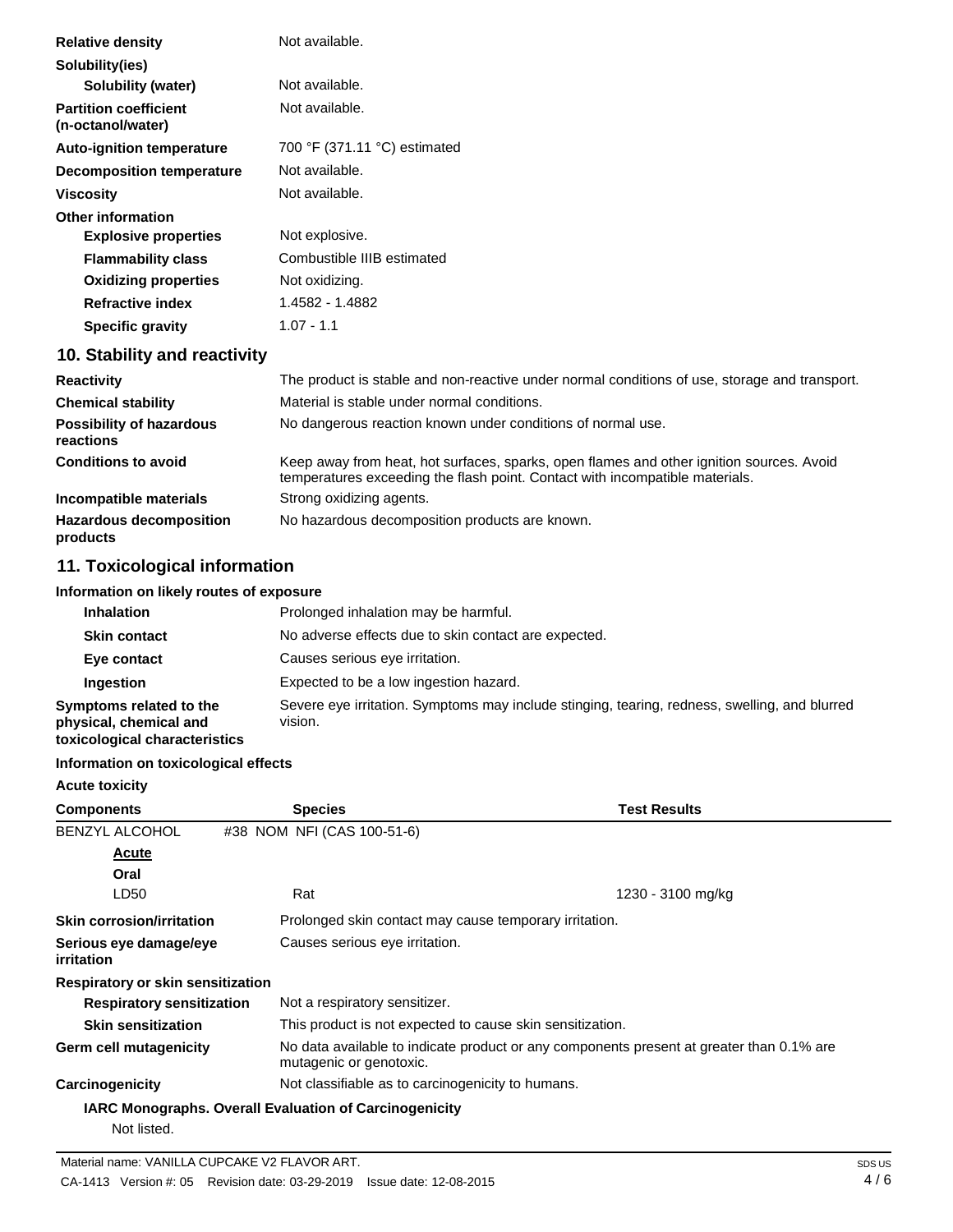| Not regulated.                                        | OSHA Specifically Regulated Substances (29 CFR 1910.1001-1052)                                                                                                                                        |
|-------------------------------------------------------|-------------------------------------------------------------------------------------------------------------------------------------------------------------------------------------------------------|
|                                                       | US. National Toxicology Program (NTP) Report on Carcinogens                                                                                                                                           |
| Not listed.                                           |                                                                                                                                                                                                       |
| <b>Reproductive toxicity</b>                          | This product is not expected to cause reproductive or developmental effects.                                                                                                                          |
| Specific target organ toxicity -<br>single exposure   | Not classified.                                                                                                                                                                                       |
| Specific target organ toxicity -<br>repeated exposure | Not classified.                                                                                                                                                                                       |
| <b>Aspiration hazard</b>                              | Not an aspiration hazard.                                                                                                                                                                             |
| <b>Chronic effects</b>                                | Prolonged inhalation may be harmful.                                                                                                                                                                  |
| 12. Ecological information                            |                                                                                                                                                                                                       |
| <b>Ecotoxicity</b>                                    | The product is not classified as environmentally hazardous. However, this does not exclude the<br>possibility that large or frequent spills can have a harmful or damaging effect on the environment. |
| Persistence and degradability                         | No data is available on the degradability of any ingredients in the mixture.                                                                                                                          |
| <b>Bioaccumulative potential</b>                      |                                                                                                                                                                                                       |
| Partition coefficient n-octanol / water (log Kow)     |                                                                                                                                                                                                       |

| BENZYL ALCOHOL          | #38 NOM NFI        | 1.1                                                                                                                                                                                        |  |  |
|-------------------------|--------------------|--------------------------------------------------------------------------------------------------------------------------------------------------------------------------------------------|--|--|
| PROPYLENE GLYCOL        | NOM NFI            | $-0.92$                                                                                                                                                                                    |  |  |
| VANILLIN #234           |                    | 1.37                                                                                                                                                                                       |  |  |
| <b>Mobility in soil</b> | No data available. |                                                                                                                                                                                            |  |  |
| Other adverse effects   |                    | No other adverse environmental effects (e.g. ozone depletion, photochemical ozone creation<br>potential, endocrine disruption, global warming potential) are expected from this component. |  |  |

#### **13. Disposal considerations**

| <b>Disposal instructions</b>             | Collect and reclaim or dispose in sealed containers at licensed waste disposal site. Dispose of<br>contents/container in accordance with local/regional/national/international regulations.                            |  |
|------------------------------------------|------------------------------------------------------------------------------------------------------------------------------------------------------------------------------------------------------------------------|--|
| Local disposal regulations               | Dispose in accordance with all applicable regulations.                                                                                                                                                                 |  |
| Hazardous waste code                     | The waste code should be assigned in discussion between the user, the producer and the waste<br>disposal company.                                                                                                      |  |
| Waste from residues / unused<br>products | Dispose of in accordance with local regulations. Empty containers or liners may retain some<br>product residues. This material and its container must be disposed of in a safe manner (see:<br>Disposal instructions). |  |
| Contaminated packaging                   | Since emptied containers may retain product residue, follow label warnings even after container is<br>emptied. Empty containers should be taken to an approved waste handling site for recycling or<br>disposal.       |  |

## **14. Transport information**

#### **DOT**

Not regulated as dangerous goods.

#### **IATA**

Not regulated as dangerous goods.

#### **IMDG**

Not regulated as dangerous goods.

**Transport in bulk according to Annex II of MARPOL 73/78 and the IBC Code** Not established.

### **15. Regulatory information**

**US federal regulations**

This product is a "Hazardous Chemical" as defined by the OSHA Hazard Communication Standard, 29 CFR 1910.1200.

#### **Toxic Substances Control Act (TSCA)**

## **TSCA Section 12(b) Export Notification (40 CFR 707, Subpt. D)**

Not regulated.

## **CERCLA Hazardous Substance List (40 CFR 302.4)**

Not listed.